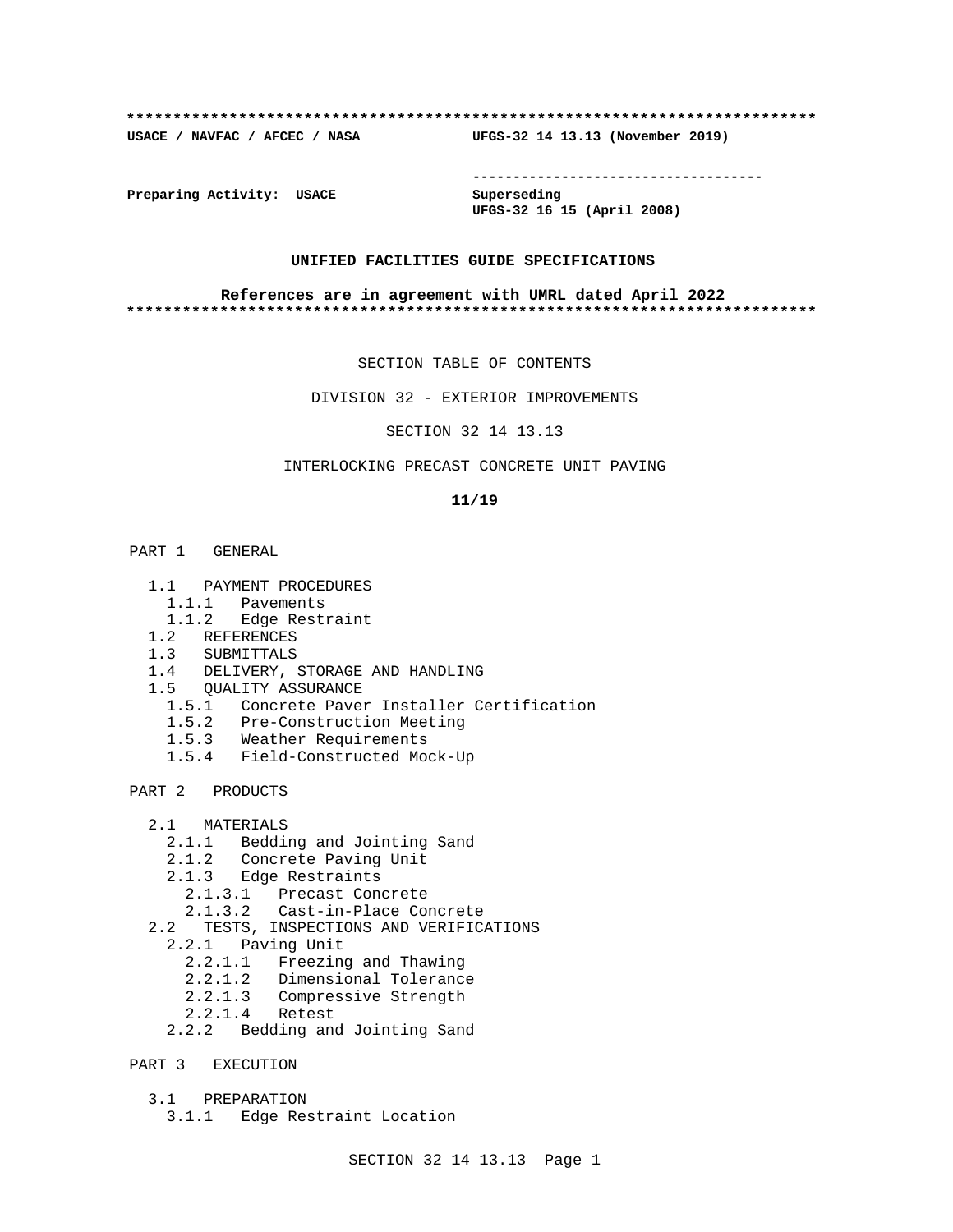- 3.1.2 Bedding Sand Layer
- 3.2 UNIT PLACEMENT
	- 3.2.1 Unfilled Gaps
	- 3.2.2 Seating Units
- 3.2.3 Jointing Sand
- 3.2.4 Timing of Operations
- 3.2.5 Final Rolling
	- 3.2.6 Construction Traffic
	- 3.3 SMOOTHNESS AND GRADE TOLERANCES
		- 3.3.1 Smoothness
		- 3.3.2 Unit Height
		- 3.3.3 Grade
		- 3.3.4 Remedial Action
	- 3.4 CLEANUP
	- 3.5 MAINTENANCE
- -- End of Section Table of Contents --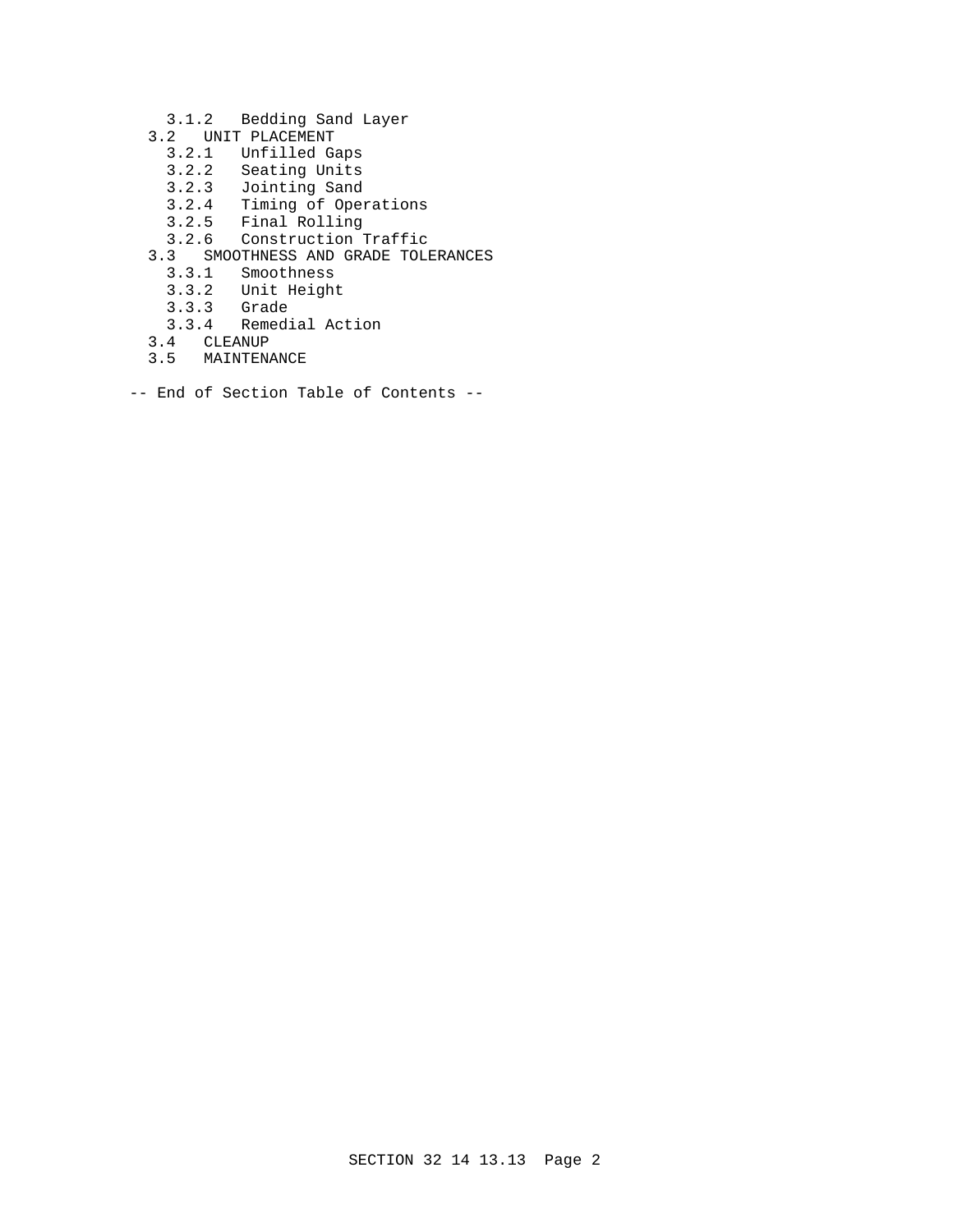USACE / NAVFAC / AFCEC / NASA

--------------------------------------

Preparing Activity: USACE

Superseding UFGS-32 16 15 (April 2008)

UFGS-32 14 13.13 (November 2019)

## UNIFIED FACILITIES GUIDE SPECIFICATIONS

References are in agreement with UMRL dated April 2022 

# SECTION 32 14 13.13

INTERLOCKING PRECAST CONCRETE UNIT PAVING  $11/19$ 

NOTE: This quide specification covers the requirements for constructing a concrete block pavement.

Adhere to UFC 1-300-02 Unified Facilities Guide Specifications (UFGS) Format Standard when editing this guide specification or preparing new project specification sections. Edit this guide specification for project specific requirements by adding, deleting, or revising text. For bracketed items, choose applicable item(s) or insert appropriate information.

Remove information and requirements not required in respective project, whether or not brackets are present.

Comments, suggestions and recommended changes for this quide specification are welcome and should be submitted as a Criteria Change Request (CCR). 

PART 1 GENERAL

1.1 PAYMENT PROCEDURES

NOTE: Delete this paragraph in fixed price Contracts. 

# 1.1.1 Pavements

Pay per square m square ft of satisfactorily installed unit pavement surface including the units, cut units, bedding sand, and jointing sand.

 $1.1.2$ Edge Restraint

Pay per lineal m ft of satisfactorily installed edge restraint.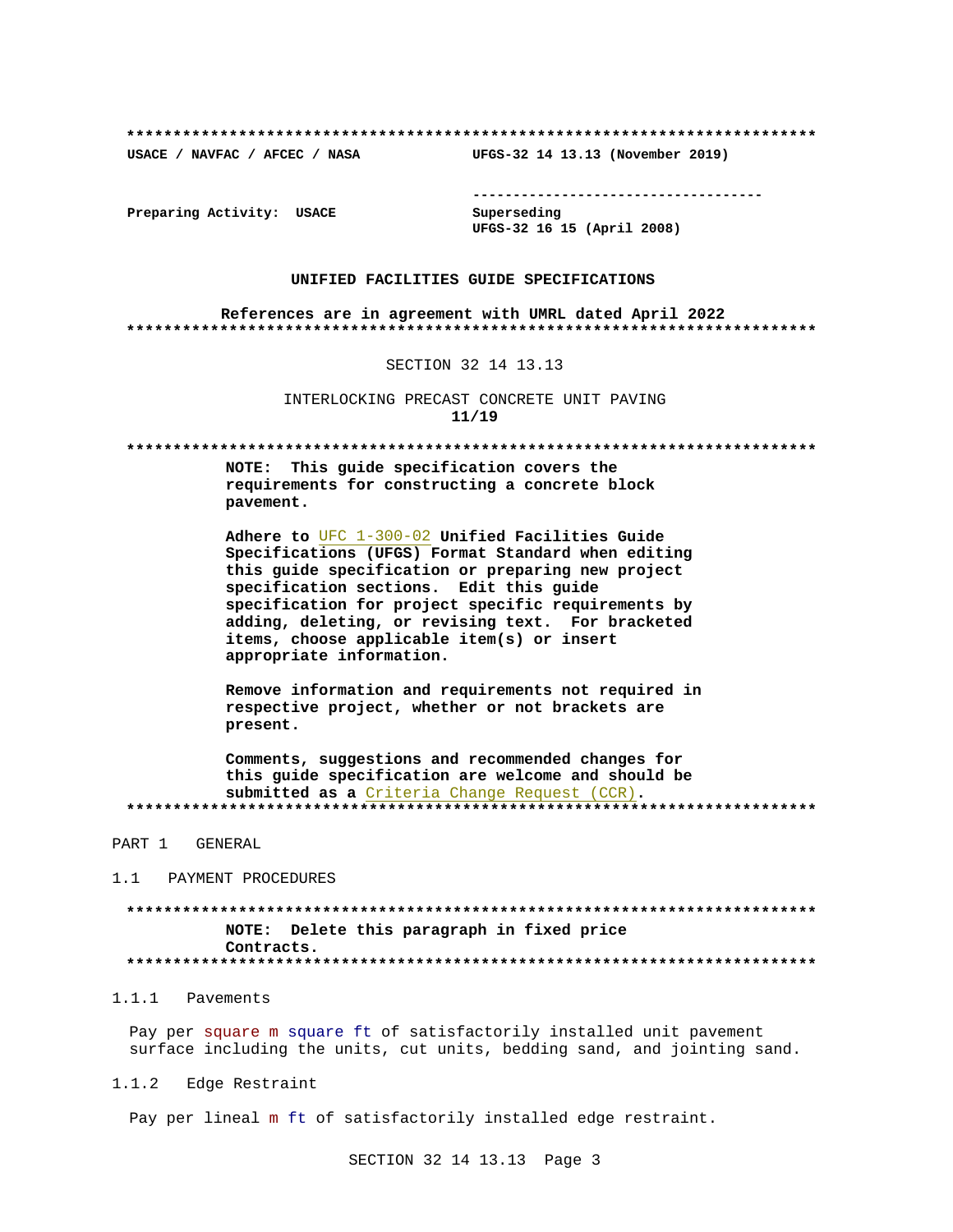#### $1.2$ REFERENCES

### 

NOTE: This paragraph is used to list the publications cited in the text of the guide specification. The publications are referred to in the text by basic designation only and listed in this paragraph by organization, designation, date, and title.

Use the Reference Wizard's Check Reference feature when you add a Reference Identifier (RID) outside of the Section's Reference Article to automatically place the reference in the Reference Article. Also use the Reference Wizard's Check Reference feature to update the issue dates.

References not used in the text will automatically be deleted from this section of the project specification when you choose to reconcile references in the publish print process. 

The publications listed below form a part of this specification to the extent referenced. The publications are referred to within the text by the basic designation only.

AMERICAN CONCRETE INSTITUTE (ACI)

| ACT 301  | (2016) Specifications for Structural<br>Concrete        |
|----------|---------------------------------------------------------|
| ACT 301M | (2016) Metric Specifications for<br>Structural Concrete |

### ASTM INTERNATIONAL (ASTM)

|           | ASTM C33/C33M          | (2018) Standard Specification for Concrete<br>Aggregates                                                                                            |
|-----------|------------------------|-----------------------------------------------------------------------------------------------------------------------------------------------------|
| ASTM C88  |                        | (2018) Standard Test Method for Soundness<br>of Aggregates by Use of Sodium Sulfate or<br>Magnesium Sulfate                                         |
| ASTM C117 |                        | (2017) Standard Test Method for Materials<br>Finer than 75-um (No. 200) Sieve in<br>Mineral Aggregates by Washing                                   |
|           | <b>ASTM C131/C131M</b> | (2020) Standard Test Method for Resistance<br>to Degradation of Small-Size Coarse<br>Aggregate by Abrasion and Impact in the<br>Los Angeles Machine |
|           | <b>ASTM C136/C136M</b> | (2019) Standard Test Method for Sieve<br>Analysis of Fine and Coarse Aggregates                                                                     |
|           | ASTM C140/C140M        | (2022) Standard Test Methods for Sampling<br>and Testing Concrete Masonry Units and                                                                 |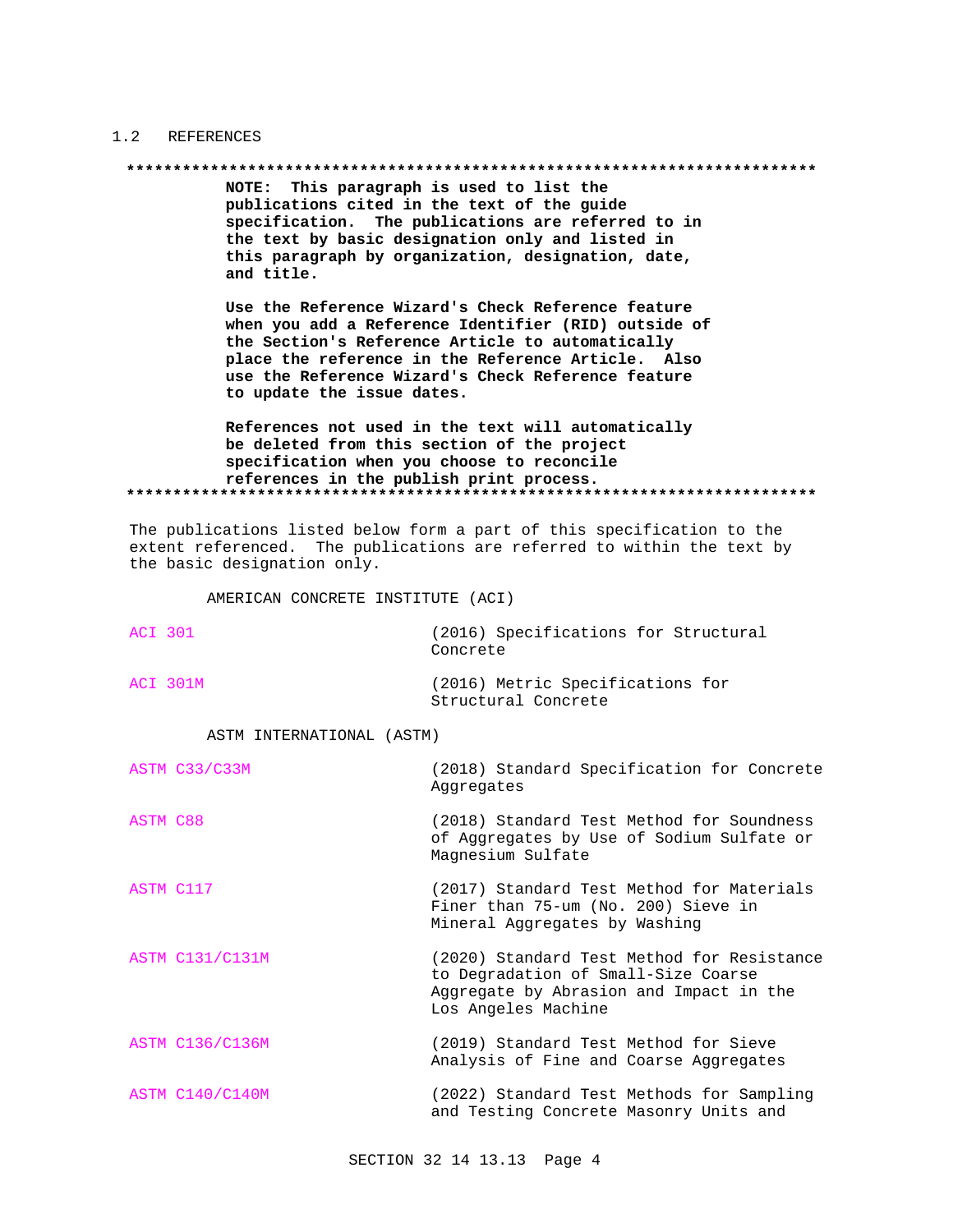Related Units

| ASTM C144 |                          | (2018) Standard Specification for<br>Aggregate for Masonry Mortar                                                                                   |
|-----------|--------------------------|-----------------------------------------------------------------------------------------------------------------------------------------------------|
| ASTM C535 |                          | (2016) Standard Test Method for Resistance<br>to Degradation of Large-Size Coarse<br>Aggregate by Abrasion and Impact in the<br>Los Angeles Machine |
|           | <b>ASTM C936/C936M</b>   | (2021a) Standard Specification for Solid<br>Concrete Interlocking Paving Units                                                                      |
|           | <b>ASTM C979/C979M</b>   | (2016) Standard Specification for Pigments<br>for Integrally Colored Concrete                                                                       |
|           | <b>ASTM C1645/C1645M</b> | (2021) Standard Test Method for<br>Freeze-thaw and De-icing Salt Durability<br>of Solid Concrete Interlocking Paving Units                          |
|           | ASTM D75/D75M            | (2019) Standard Practice for Sampling<br>Aggregates                                                                                                 |
|           | ASTM D2488               | (2017; E 2018) Standard Practice for<br>Description and Identification of Soils<br>(Visual-Manual Procedure)                                        |
|           | ASTM D4318               | (2017; E 2018) Standard Test Methods for<br>Liquid Limit, Plastic Limit, and<br>Plasticity Index of Soils                                           |
|           | ASTM D5821               | (2013; R 2017) Standard Test Method for<br>Determining the Percentage of Fractured<br>Particles in Coarse Aggregate                                 |
|           | ASTM D7428               | (2015) Standard Test Method for Resistance<br>of Fine Aggregate to Degradation by<br>Abrasion inthe Micro-Deval Apparatus                           |
| ASTM E11  |                          | (2020) Standard Specification for Woven<br>Wire Test Sieve Cloth and Test Sieves                                                                    |

1.3 SUBMITTALS

#### **\*\*\*\*\*\*\*\*\*\*\*\*\*\*\*\*\*\*\*\*\*\*\*\*\*\*\*\*\*\*\*\*\*\*\*\*\*\*\*\*\*\*\*\*\*\*\*\*\*\*\*\*\*\*\*\*\*\*\*\*\*\*\*\*\*\*\*\*\*\*\*\*\*\***

**NOTE: Review submittal description (SD) definitions in Section 01 33 00 SUBMITTAL PROCEDURES and edit the list provided, and corresponding submittal items in the text, to reflect only the submittals required for the project. The Guide Specification technical editors have classified those items that require Government approval, due to their complexity or criticality, with a "G." Generally, other submittal items can be reviewed by the Contractor's Quality Control System. Only add a "G" to an item if the submittal is sufficiently important or complex in context of the project.**

**For Army projects, fill in the empty brackets**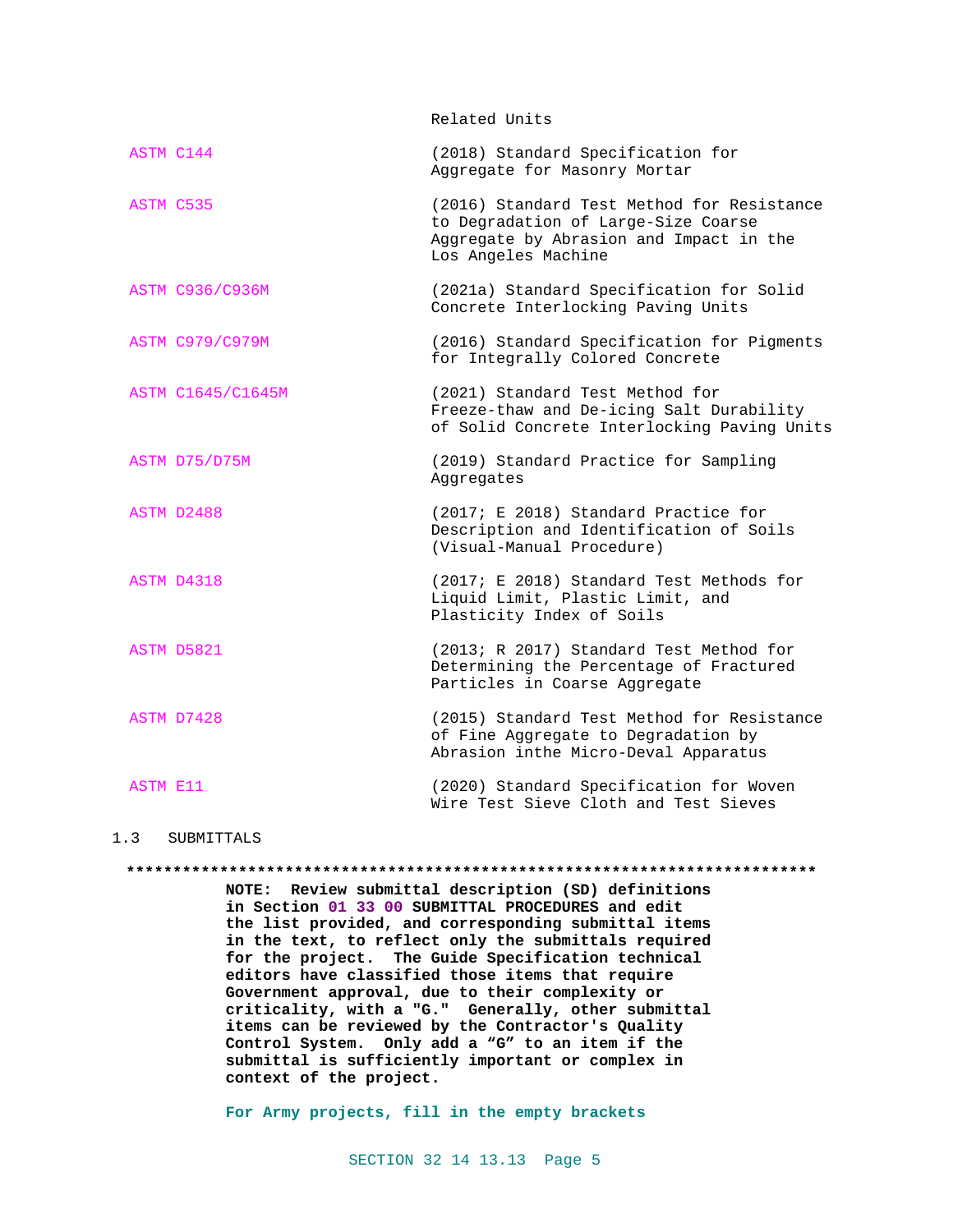**following the "G" classification, with a code of up to three characters to indicate the approving authority. Codes for Army projects using the Resident Management System (RMS) are: "AE" for Architect-Engineer; "DO" for District Office (Engineering Division or other organization in the District Office); "AO" for Area Office; "RO" for Resident Office; and "PO" for Project Office. Codes following the "G" typically are not used for Navy, Air Force, and NASA projects.**

**The "S" classification indicates submittals required as proof of compliance for sustainability Guiding Principles Validation or Third Party Certification and as described in Section 01 33 00 SUBMITTAL PROCEDURES.**

**Choose the first bracketed item for Navy, Air Force and NASA projects, or choose the second bracketed item for Army projects. \*\*\*\*\*\*\*\*\*\*\*\*\*\*\*\*\*\*\*\*\*\*\*\*\*\*\*\*\*\*\*\*\*\*\*\*\*\*\*\*\*\*\*\*\*\*\*\*\*\*\*\*\*\*\*\*\*\*\*\*\*\*\*\*\*\*\*\*\*\*\*\*\*\***

Government approval is required for submittals with a "G" or "S" classification. Submittals not having a "G" or "S" classification are [for Contractor Quality Control approval.][for information only. When used, a code following the "G" classification identifies the office that will review the submittal for the Government.] Submit the following in accordance with Section 01 33 00 SUBMITTAL PROCEDURES:

SD-04 Samples

Field-Constructed Mock-Up; G[, [\_\_\_\_\_]]

Concrete Paving Unit; G[, [\_\_\_\_]]

SD-06 Test Reports

Tests, Inspections and Verifications

SD-07 Certificates

Paving Unit Installer Field Supervisor; G[, [\_\_\_\_]]

 Provide a copy of an ICPI Concrete Paver Installer School Certification, including a record of completion from a PICP or Permeable Interlocking Concrete Pavement Installer Technician Course.

## 1.4 DELIVERY, STORAGE AND HANDLING

Deliver materials in manufacturer's original, unopened, undamaged container packaging with identification tags intact on each paver bundle. Coordinate delivery and paving schedule to minimize interference with normal use of buildings adjacent to paving. Deliver concrete pavers to the site in steel banded, plastic banded, or plastic wrapped bundles capable of transfer by forklift or clamp lift. Unload pavers at job site in such a manner that no damage occurs to the product or to existing construction.

Stockpile jointing, bedding, base and subbase aggregates such that they do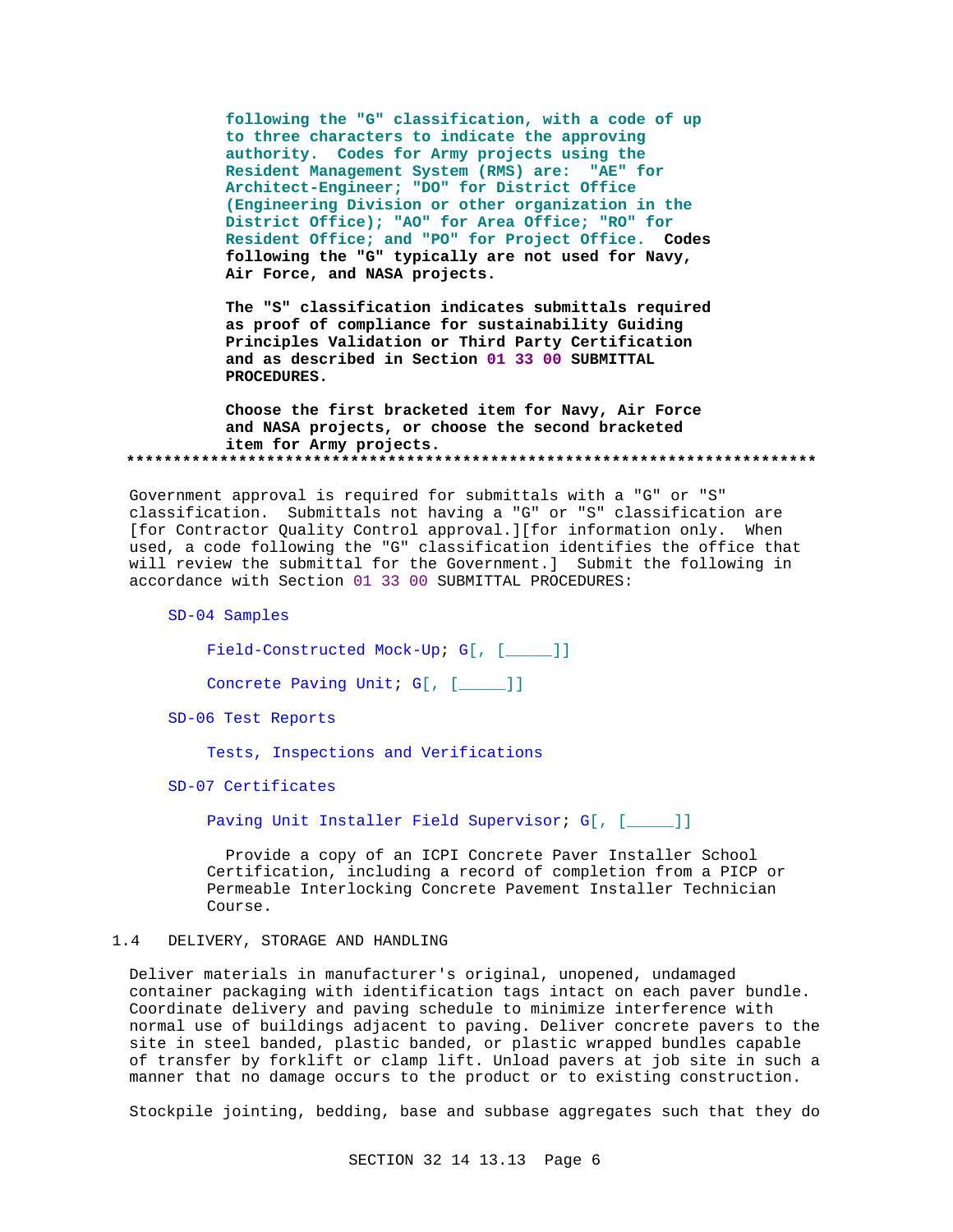not segregate within each pile. Keep piles (1) free from standing water, (2) free of organic material, sediment, or debris, and (3) ready for placement. Store aggregates on paved surfaces. Do not store aggregates on exposed soil or grassed areas unless first covered with geotextile to keep the aggregates clean.

## 1.5 QUALITY ASSURANCE

1.5.1 Concrete Paver Installer Certification

A paving unit installer field supervisor with a certificate of completion from the Interlocking Concrete Pavement Institute (ICPI) Concrete Paver Installer School Certification is required.

1.5.2 Pre-Construction Meeting

Prior to starting work, hold a pre-construction meeting with the project engineer or other Government representative responsible for the project. Determine the following:

- a. Delivery and storage locations for aggregates and concrete paving unit bundles;
- b. Anticipated start date;
- c. Starting point(s) and direction(s) of paving;
- d. Methods for checking slopes and surface tolerances for smoothness and elevations;
- e. Estimated daily production for installation of aggregates, edge restraints and paving units; and
- f. Recording and reporting actual daily paving production, including identifying the site location and recording the number of bundles installed each day.

For machine assisted installation of paving units, review:

- a. Concrete unit manufacturer's written method that explains processes for controlling paver dimensional tolerances, and
- b. Diagram(s) of the concrete paver laying pattern and how the paver layers or clusters join together to provide a continuous pattern across the pavement surface.
- 1.5.3 Weather Requirements

Do not install paver units during rain or snow events or when jointing sand, bedding sand, base or subbase aggregates are frozen. Do not place base or subbase aggregates on frozen soil subgrades.

**\*\*\*\*\*\*\*\*\*\*\*\*\*\*\*\*\*\*\*\*\*\*\*\*\*\*\*\*\*\*\*\*\*\*\*\*\*\*\*\*\*\*\*\*\*\*\*\*\*\*\*\*\*\*\*\*\*\*\*\*\*\*\*\*\*\*\*\*\*\*\*\*\*\* NOTE: Mechanized installations may require a larger field-constructed mock-up area. \*\*\*\*\*\*\*\*\*\*\*\*\*\*\*\*\*\*\*\*\*\*\*\*\*\*\*\*\*\*\*\*\*\*\*\*\*\*\*\*\*\*\*\*\*\*\*\*\*\*\*\*\*\*\*\*\*\*\*\*\*\*\*\*\*\*\*\*\*\*\*\*\*\***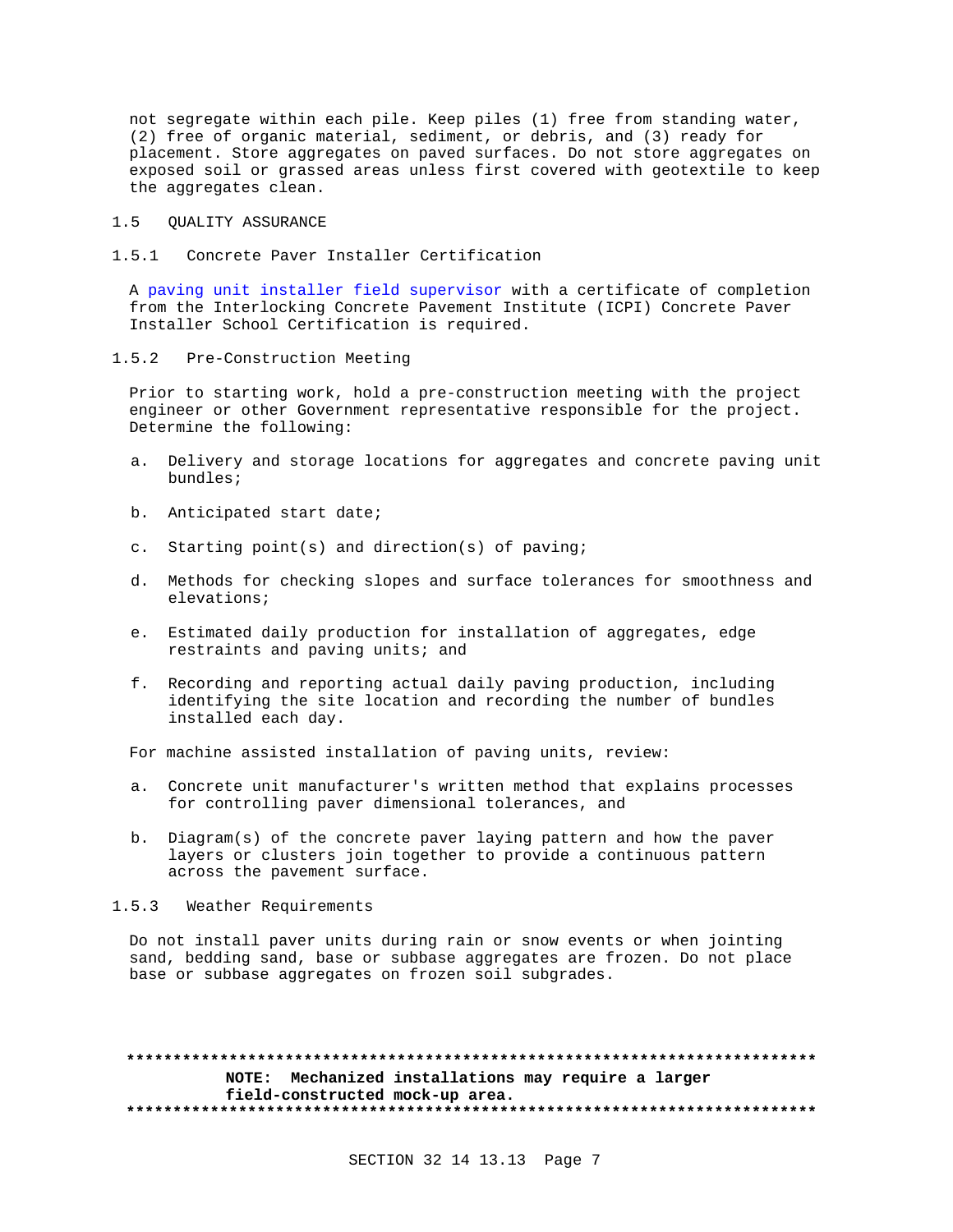# 1.5.4 Field-Constructed Mock-Up

Install paver units on a minimum  $3 \times 3$  m  $10 \times 10$  ft area to determine surcharge of the bedding layer, joint sizes, and lines, laying pattern, color and texture of the job. Use this area as the standard by which the work is judged. Subject to acceptance by Contracting Officer or project engineer, allow the mock-up to be retained as part of finished work. If mock-up is not retained, remove mock-up from the installation boundary and properly dispose of material.

PART 2 PRODUCTS

## 2.1 MATERIALS

2.1.1 Bedding and Jointing Sand

Use two separate sand gradations for the bedding layer and for the paver unit joints.

Prepare bedding sand and gradation in accordance with:

- a. ASTM C33/C33M with a maximum amount passing the 0.075 mm No. 200 sieve of 1 percent.
- b. A maximum loss of 8 percent in accordance with ASTM D7428 and a maximum loss of 7 percent in accordance with ASTM C88.
- c. A minimum of 60 percent combined sub-angular and sub-rounded particle shapes in accordance with ASTM D2488

Prepare jointing sand gradtion in accordance with:

a. ASTM C144 with a maximum of 100 percent passing the 1.18 mm No. 16 sieve and no more than 5 percent passing the 0.075 mm No. 200 sieve.

Prepare bedding and jointing sand in accordance with:

- a. Material consisting of crushed sand, natural sand, or a combination of crushed and natural sand.
- b. A minimum L.A. Abrasion of 40 percent when tested in accordance with ASTM C131/C131M and ASTM C535.
- c. A minimum of 90 percent fractured faces in accordance with ASTM D5821.
- d. Nonplastic when tested in accordance with ASTM D4318 and free of lumps, clay, vegetation, soft particles, sulphates, and other contaminants.
- e. The following gradations, determined in accordance with ASTM C136/C136M and ASTM C117, using ASTM E11 sieve.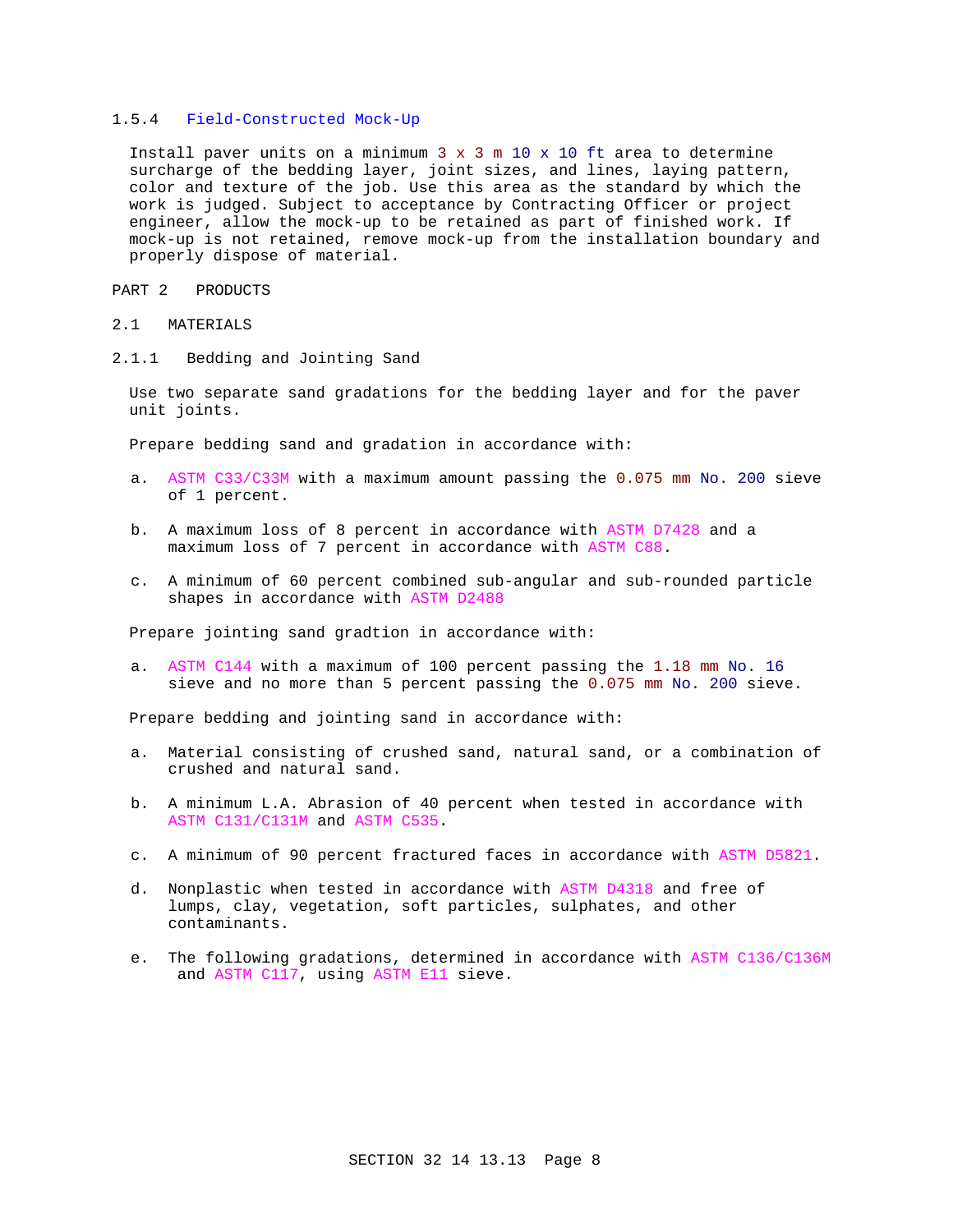| Sieve, mm<br>(ASTM E11) | Percent Passing |               |
|-------------------------|-----------------|---------------|
|                         | Bedding Sand    | Jointing Sand |
| $9.5 \frac{3}{8}$ in    | 100             |               |
| 4.75 No. 4              | $95 - 100$      | 100           |
| $2.36$ No. $8$          | $80 - 100$      | $95 - 100$    |
| 1.18 No. 16             | $50 - 85$       | $70 - 100$    |
| $0.600$ No. 30          | $25 - 60$       | $40 - 75$     |
| $0.300$ No. 50          | $5 - 30$        | $10 - 35$     |
| $0.150$ No. 100         | $0 - 10$        | $2 - 15$      |
| $0.075$ No. 200         | $0 - 1$         | $0 - 5$       |

# 2.1.2 Concrete Paving Unit

### 

NOTE: Allow color of unit to be specified. Check local availability of specific colors before specifying. Do not permit organic pigments to be used since they are unstable in the alkaline concrete environment and subject to weathering. 

Submit a sample of five paving units prior to the start of the work. Also, a representative sample of not less than 15 units as directed by the Contracting Officer, from each lot of 20,000 concrete paving units or fraction thereof. Use concrete paving units that are in accordance with ASTM C936/C936M and [\_\_\_\_\_] thick, [\_\_\_\_] in color, and [\_\_\_\_] in shape. Use units with a pigmentation in accordance with ASTM C979/C979M.

# 2.1.3 Edge Restraints

## 2.1.3.1 Precast Concrete

NOTE: Minimum compressive strength of precast concrete at 28 days is 21 MPa 3,000 psi unless analysis requires some other value. Entrained air content of the fresh concrete is 6 percent plus or minus 1.5 percent in areas where freezing and thawing coverage is a design consideration. Delete this paragraph when this option is not retained. 

Use the edge restraints made of precast Portland cement concrete elements with the dimensions shown on the plans. Use precast concrete having a compressive strength of not less than [\_\_\_\_] at 28 days and an entrained air content of not less than [\_\_\_\_].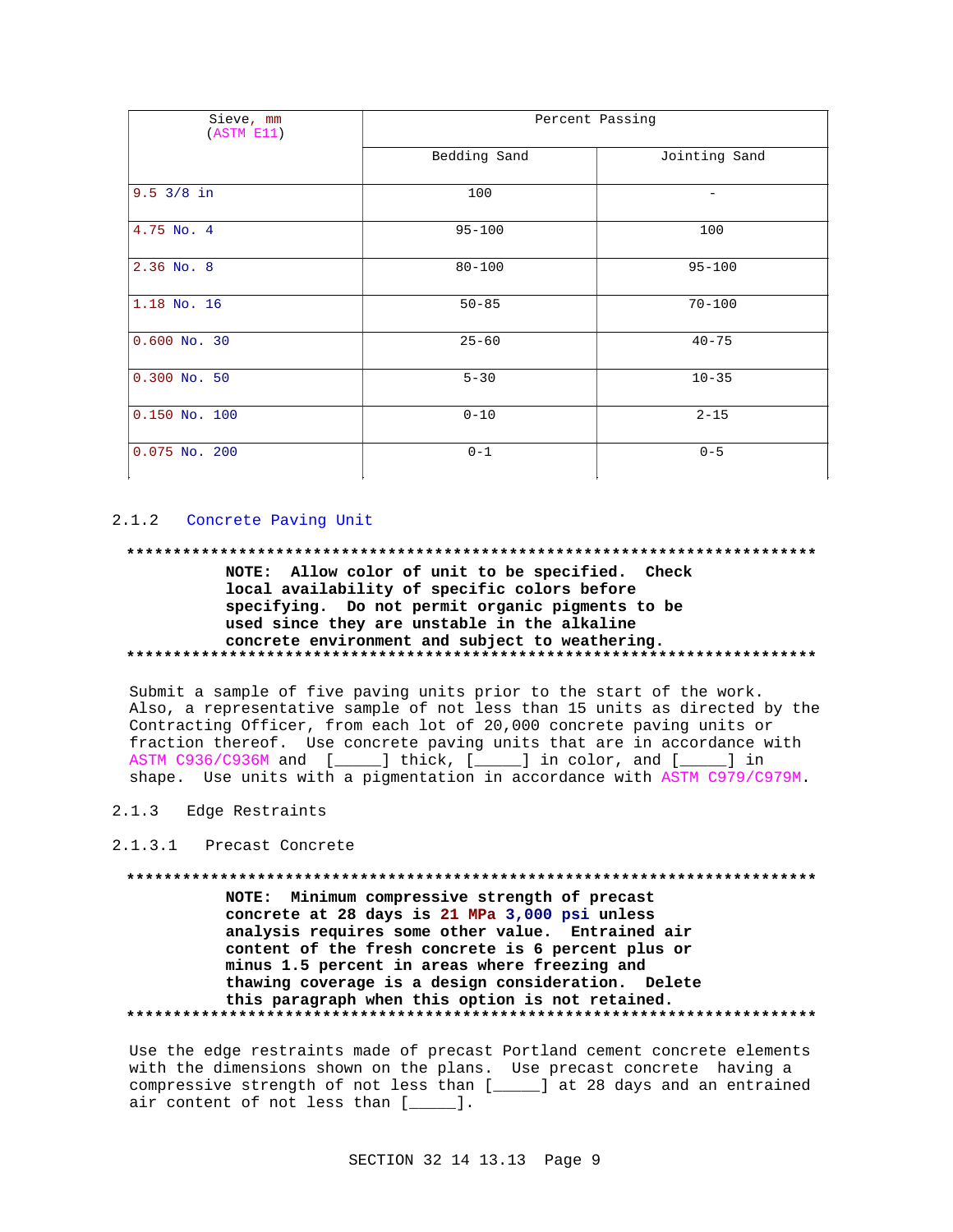# 2.1.3.2 Cast-in-Place Concrete

# NOTE: Minimum compressive strength of cast-in-place concrete at 28 days is 21 MPa 3,000 psi unless analysis requires some other value. Entrained air content of the fresh concrete is 6 percent plus or minus 1.5 percent in areas where freezing and thawing coverage is a design consideration. Delete this paragraph when this option is not retained.

Place edge restraints using Portland cement concrete with the dimensions shown in the plans. Use concrete in conformance with the requirements of ACI 301MACI 301, except that it has a compressive strength of not less than [\_\_\_\_\_] at 28 days and an entrained air content of not less than  $\begin{bmatrix} 1 & 1 \end{bmatrix}$ 

#### $2.2$ TESTS, INSPECTIONS AND VERIFICATIONS

Submit a written report within seven (7) calendar days after completion of the work, covering the following testing which is required for each lot.

### 2.2.1 Paving Unit

## 

NOTE: Require sampling of paving units prior to the start of the work for the purposes of verifying the color and shape of the units only when these considerations are critical to the project aesthetics. For jobs of less than 1000 square m 10,000 square ft or for pavements not to be exposed to vehicular traffic, allow a manufacturer's certificate which certifies that the paving units meet the requirements of ASTM C936/C936M to be accepted in lieu of sampling and testing the units of each lot. 

Conduct the tests prescribed by ASTM C936/C936M and the following tests on the remaining units of each sample from each lot.

#### $2, 2, 1, 1$ Freezing and Thawing

NOTE: Allow the freezing and thawing test to be waived for climates not subject to freezing and thawing. For jobs of less than 1000 square m 10,000 square ft, allow a manufacturer's certificate which certifies that the paving units meet the requirements of this paragraph to be accepted in lieu of sampling and testing the units of each lot. 

Determine the resistance to freezing and thawing in accordance with ASTM C1645/C1645M and check that the results meet the freeze-thaw requirements stated in ASTM C936/C936M.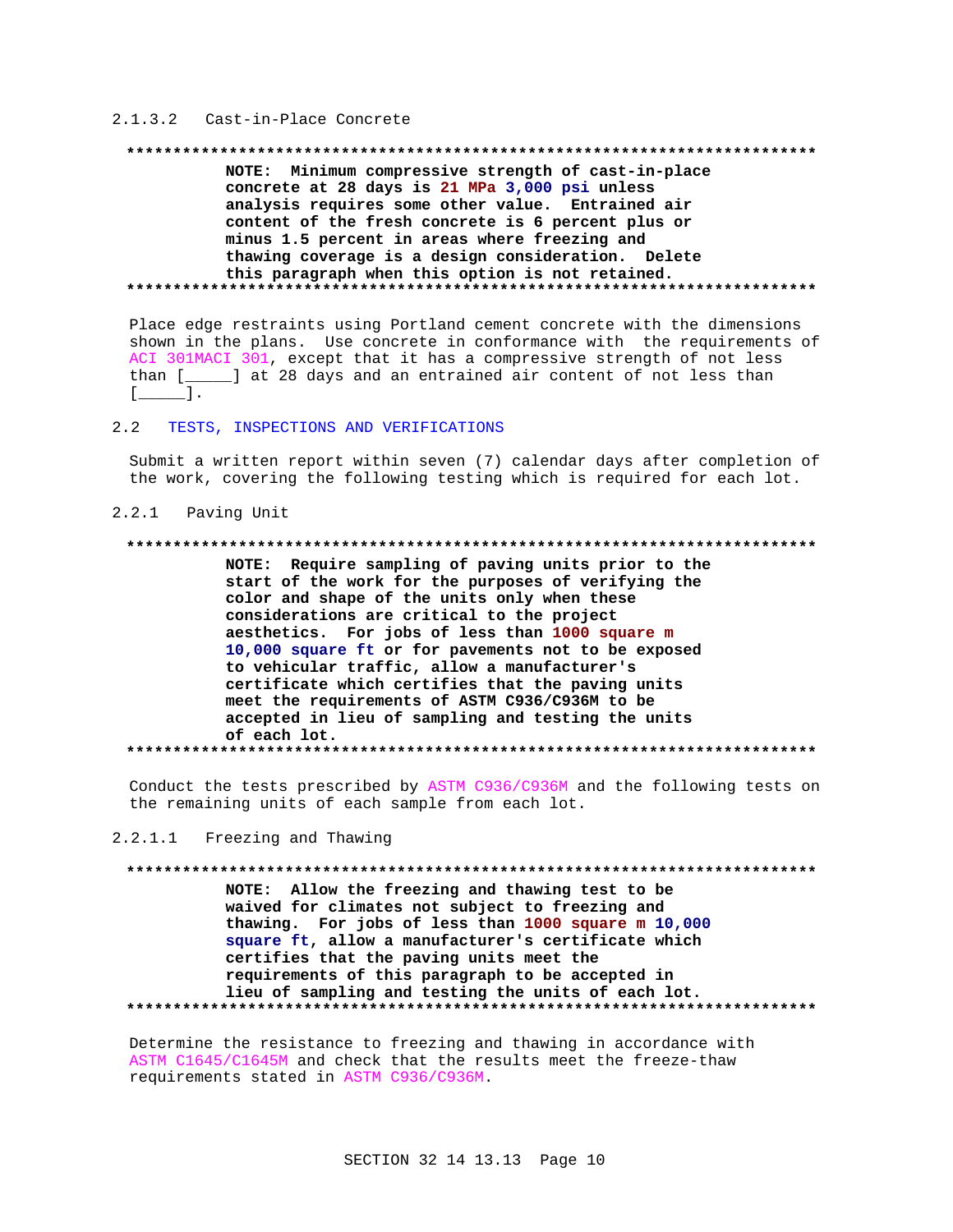# 2.2.1.2 Dimensional Tolerance

Sample and measure three paving units from each lot in accordance with ASTM C140/C140M. Do not permit the length and width of each unit in the sample to vary from other units in this or other lot samples by more than 1.6 mm 1/16 in. Do not permit the thickness of the unit in the sample to vary by more than 3.2 mm 1/8 in from the specified unit thickness.

### 2.2.1.3 Compressive Strength

Test three paving units in accordance with ASTM C140/C140M. Do not permit the average minimum compressive strength to be less than 55 MPa 8,000 psi with no individual unit less than 50 MPa 7,200 psi.

## 2.2.1.4 Retest

Notify the Contracting Officer if units fail to meet the specified requirements. In case the shipment fails the specified requirements, take another sample and new specimens selected from the retained lot for retesting, as directed by the Contracting Officer. Concrete paving unit retests are to be performed at the expense of the Contractor. In case the second set of specimens fails to meet the test requirements, reject the entire lot..

# 2.2.2 Bedding and Jointing Sand

Obtain representative samples of bedding and jointing sand in accordance with ASTM D75/D75M from each 75 cubic m 100 cubic yds of sand to be used in the project. If the sand fails to meet the gradation requirements take another sample and retest it at no cost to the Government. If this retest fails or if no second test is taken, reject the sand and remove from the job site.

# PART 3 EXECUTION

#### **\*\*\*\*\*\*\*\*\*\*\*\*\*\*\*\*\*\*\*\*\*\*\*\*\*\*\*\*\*\*\*\*\*\*\*\*\*\*\*\*\*\*\*\*\*\*\*\*\*\*\*\*\*\*\*\*\*\*\*\*\*\*\*\*\*\*\*\*\*\*\*\*\*\***

**NOTE: Use a base course for the block pavement that is a dense graded or bound material to avoid loss of the sands from the bedding layer. Properly grade and level the base course. A smoothness of no more than 10 mm 3/8 in deviation from a 3 m 10 ft straight edge is needed. Check the project specification for the pavement base course to ensure these requirements are met. \*\*\*\*\*\*\*\*\*\*\*\*\*\*\*\*\*\*\*\*\*\*\*\*\*\*\*\*\*\*\*\*\*\*\*\*\*\*\*\*\*\*\*\*\*\*\*\*\*\*\*\*\*\*\*\*\*\*\*\*\*\*\*\*\*\*\*\*\*\*\*\*\*\***

#### 3.1 PREPARATION

## 3.1.1 Edge Restraint Location

Install the edge restraint as shown in the drawings prior to placement of the units.

# 3.1.2 Bedding Sand Layer

Spread the bedding sand evenly over the area to be paved and screed to an uncompacted average thickness of 25 mm 1 in with a tolerance for grade and surface smoothness of plus or minus 6 mm 1/4 in. Do not use this bedding sand to fill low areas that exceed the specified tolerance for the base.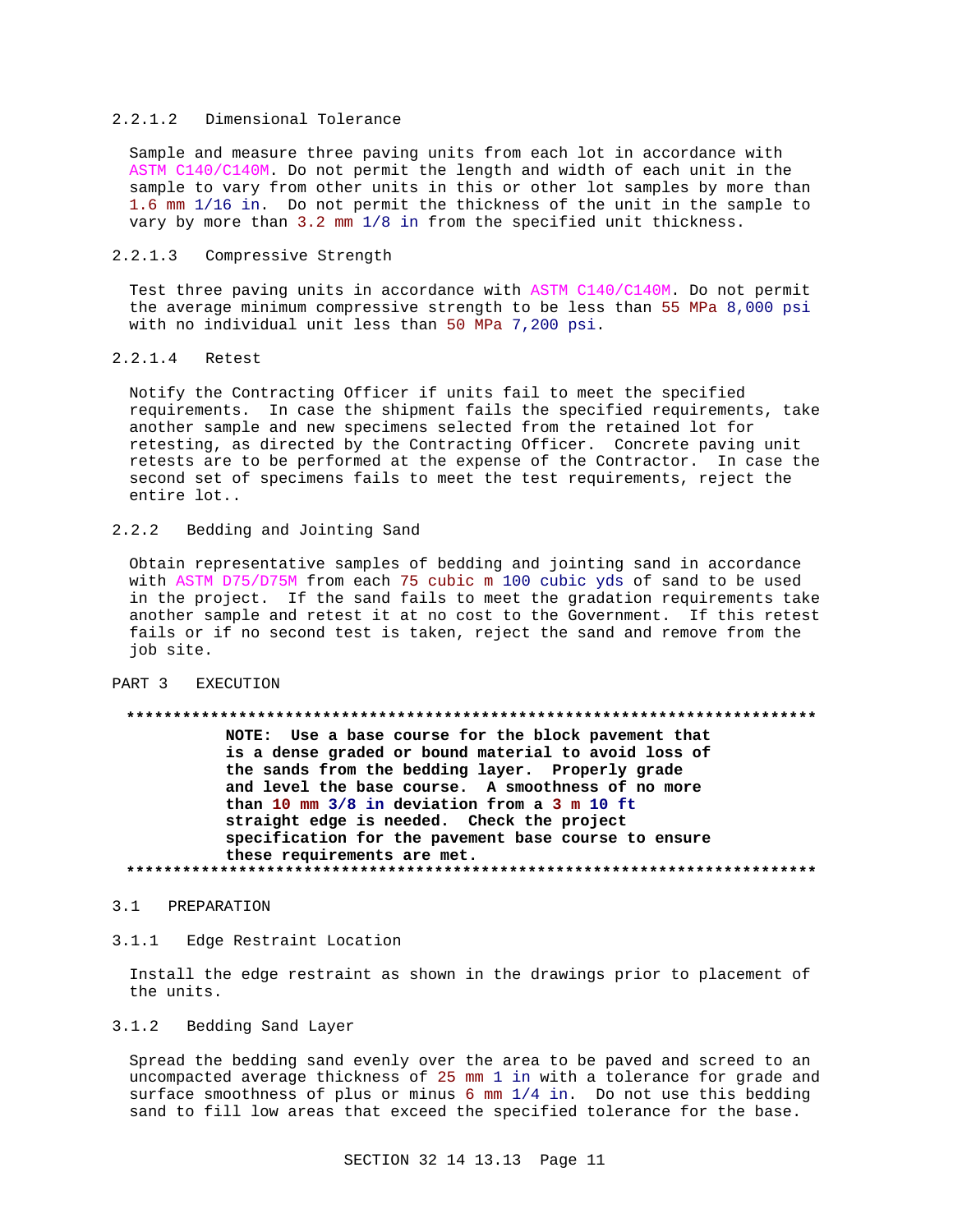Lease the sand uncompacted and do not disturb by pedestrian or vehicle construction traffic.

## 3.2 UNIT PLACEMENT

# **\*\*\*\*\*\*\*\*\*\*\*\*\*\*\*\*\*\*\*\*\*\*\*\*\*\*\*\*\*\*\*\*\*\*\*\*\*\*\*\*\*\*\*\*\*\*\*\*\*\*\*\*\*\*\*\*\*\*\*\*\*\*\*\*\*\*\*\*\*\*\*\*\*\* NOTE: Place paving unit subject to vehicular traffic in herringbone pattern, and this pattern can be specified here. \*\*\*\*\*\*\*\*\*\*\*\*\*\*\*\*\*\*\*\*\*\*\*\*\*\*\*\*\*\*\*\*\*\*\*\*\*\*\*\*\*\*\*\*\*\*\*\*\*\*\*\*\*\*\*\*\*\*\*\*\*\*\*\*\*\*\*\*\*\*\*\*\*\***

Place the paving units by hand or machine in the indicated pattern. Start the placement of paving units from a corner or straight edge and proceed forward over the undisturbed sand bedding layer. Do not permit the joints, excluding chamfer between paving units, to be less than 2 mm 1/16 in or more than 5 mm 3/16 in in width. After seating, check that the unit surface is flush or up to 6 mm 1/4 in above the edge restraint.

# 3.2.1 Unfilled Gaps

Fill gaps between paving units and the edge restraint, drainage structure, or other member that cannot be filled with a whole unit with a paving unit cut to fit the gap, except do not allow slivers and the minimum size of cut unit is be [\_\_\_\_\_]. Use a hydraulic splitter, a masonry saw, or other device that accurately leaves a clean, vertical face without spalling for cutting. Do not accept a remaining gap between the unit and adjoining edge restraint, drainage structures, or other member that is greater than 6 mm 1/4 in. Cut or rearrangeadjacent units to prevent this.

## 3.2.2 Seating Units

Seat the units in the bedding sand by compacting them with a minimum of three passes of a vibratory plate compactor, sized as follows: [\_\_\_\_\_].

# 3.2.3 Jointing Sand

Sweep the jointing sand into joints and vibrate with a vibratory plate or vibratory roller compactor. Continue this process until sweeping and vibrating have filled joints with sand and further vibration cannot force additional sand into the joints. Sweep the coarser sand particles that did not enter the joints and remain on the surface and excess sand on the surface off the pavement.

# 3.2.4 Timing of Operations

Seating of units and placement of jointing sand can be done concurrently with unit placement. However, do not allow seating of units and placement of jointing sand within 1.5 m 5 ft of an unfinished edge of the pavement that is not supported by the edge restraint.

## 3.2.5 Final Rolling

# **\*\*\*\*\*\*\*\*\*\*\*\*\*\*\*\*\*\*\*\*\*\*\*\*\*\*\*\*\*\*\*\*\*\*\*\*\*\*\*\*\*\*\*\*\*\*\*\*\*\*\*\*\*\*\*\*\*\*\*\*\*\*\*\*\*\*\*\*\*\*\*\*\*\* NOTE: This paragraph can be deleted for light load pavements such as driveways or pedestrian walkways. \*\*\*\*\*\*\*\*\*\*\*\*\*\*\*\*\*\*\*\*\*\*\*\*\*\*\*\*\*\*\*\*\*\*\*\*\*\*\*\*\*\*\*\*\*\*\*\*\*\*\*\*\*\*\*\*\*\*\*\*\*\*\*\*\*\*\*\*\*\*\*\*\*\***

Roll the final finished paving unit surface with four passes of a vibratory or pneumatic roller with a static weight of not less than 4.5